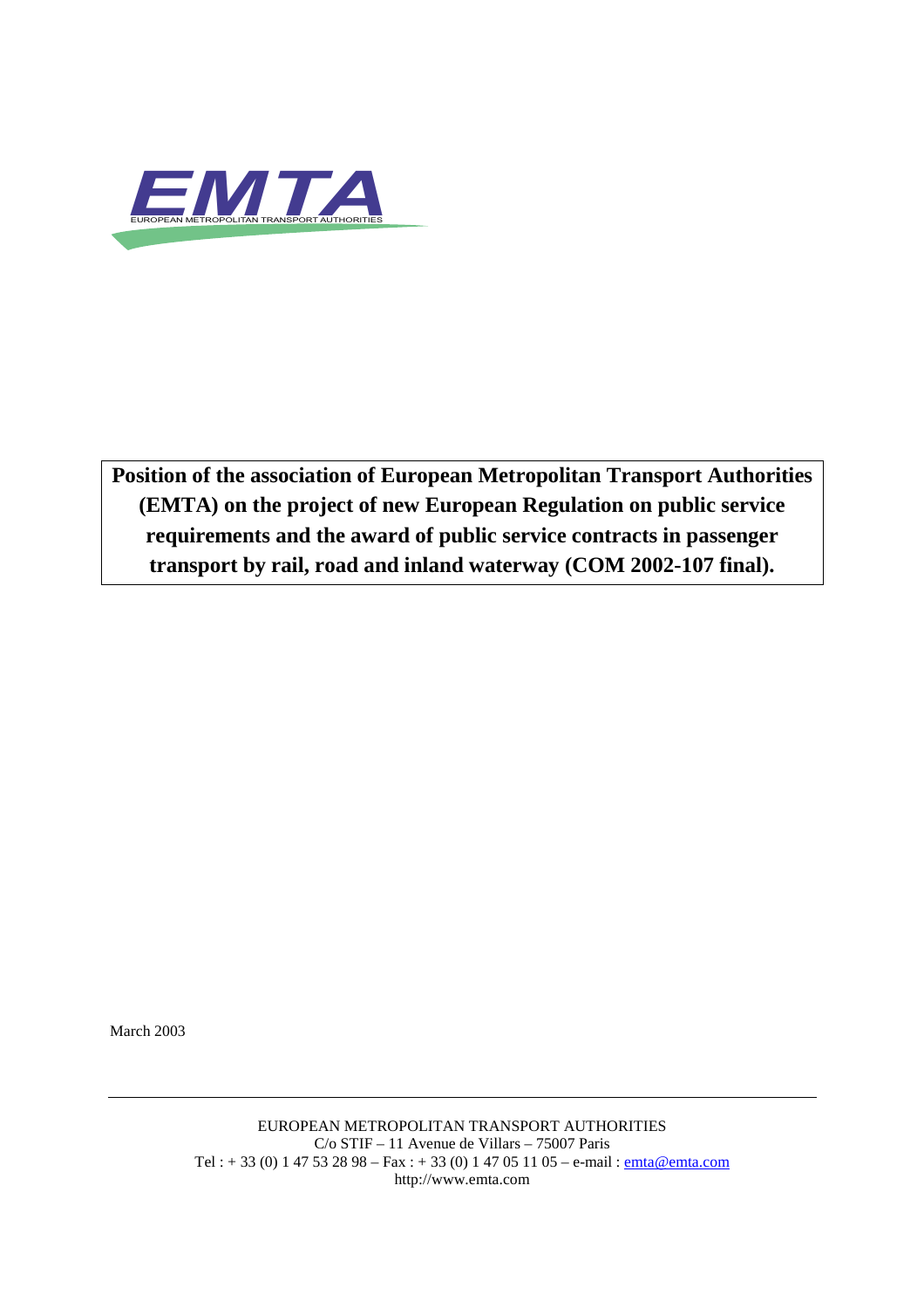The association of European Metropolitan Transport Authorities (EMTA) brings together 28 public authorities in charge of the public transport networks of the European largest cities. These authorities plan, co-ordinate, fund and improve constantly the quality of public transport systems serving more than 70 million European citizens.

The Members of EMTA feel very concerned by the project of new European Regulation on public service requirements in the field of passenger transport services first released in 2000 by the European Commission<sup>1</sup> and adopted in first reading by the European Parliament in November 2001. This new Regulation would indeed deeply influence the legal framework of public transport organisation and funding in the European cities, and thus the missions of the public transport authorities (PTAs) themselves. This is why EMTA Members have already reached several common positions on the draft new Regulation<sup>2</sup>.

This draft Regulation has received lots of attention from the main stakeholders in the field of public transport all over Europe, highlighting both how much it is needed, but also how different some positions can be. However, it hasn't made any progress since the European Commission released in February 2002 a modified draft taking into account some of the amendments adopted by the Parliament. And the Council of Ministers hasn't reached any formal position on this draft yet.

In this context, transport authorities would like to highlight that it is extremely important that a new legal framework for public transport operations in Europe can be adopted soon, for the following reasons :

- **There needs to be a harmonised legal framework for local and regional public transport operations in Europe**. This framework shall set some key principles and let local authorities adapt these rules to their local context, in coherence with the principle of subsidiarity. The key principles shall refer mostly to the need to provide public transport services of high quality at a reasonable price, to the possibility for public authorities to impose public service obligations on transport companies and to bring subsidies and compensations to public transport operations, and lastly to the scope of competition and in-house production.
- The legal framework shall **recognise the role of public transport authorities** for the definition of the necessary services, the objectives of quality, the setting of fares, and the integration of services provided by different operating companies.
- The **current legal framework for public transport** operations in the EU (Regulation 1191/69 modified by Regulation 1893/91) **needs to be updated** since it doesn't take into

l  $1$  COM(2000)-7 final - 2000/0212 (COD)

 $2$  First position on the original project of the Commission in January 2001, and revised positions in July 2001 and May 2002. These position statements can be downloaded from EMTA's website (http://www.emta.com)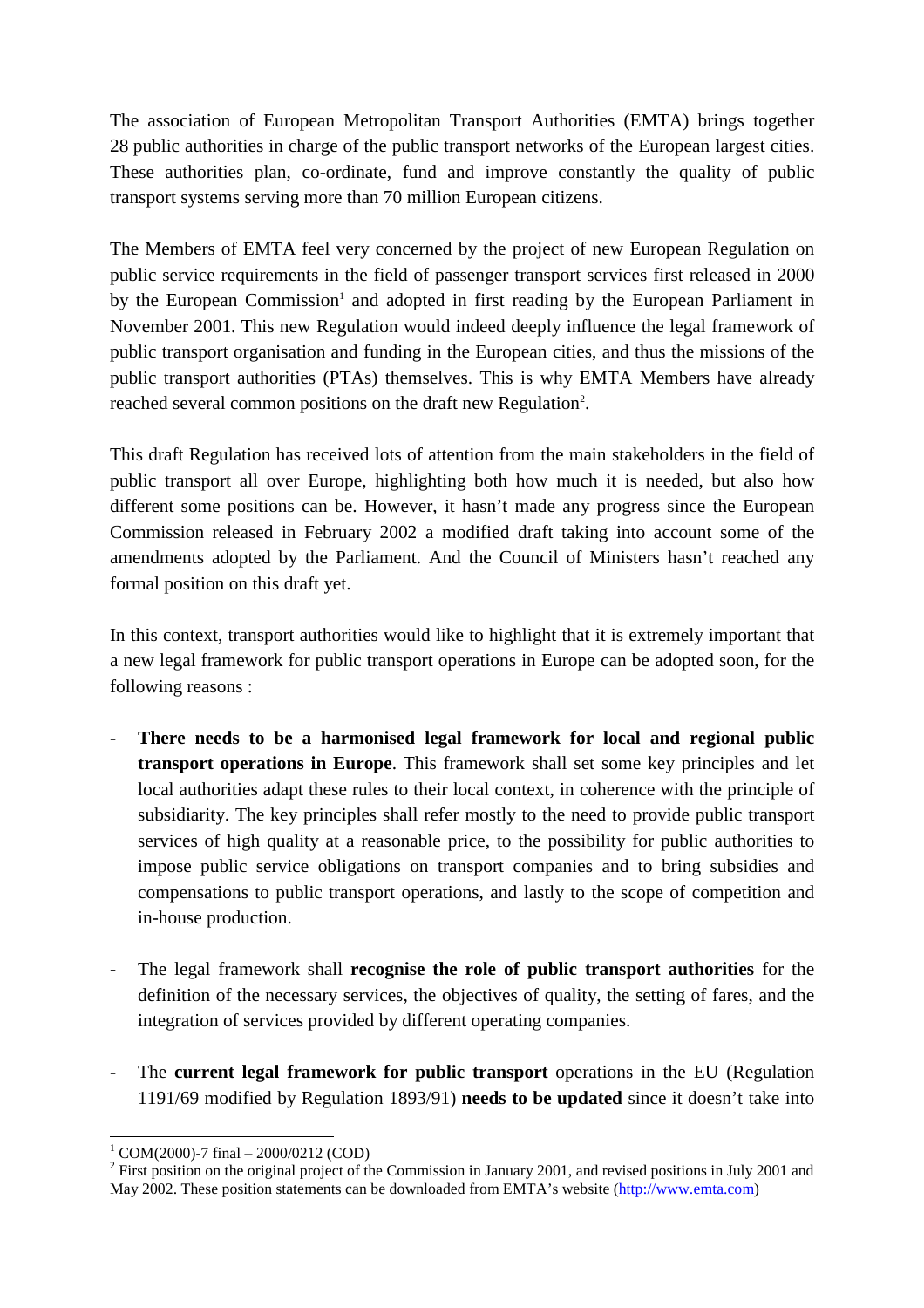account the evolutions which happened in the sector during the past decade, and it sets no specific rules for local and regional transport. Some authorities fear that their actions could be challenged by companies on the ground that they are not compatible with some European principles, and this legal uncertainty is a major threat, as illustrated by the Magdeburg-Altmark case at the European Court of Justice, which threatens the organisation of local transport in Germany.

- The public transport authorities have to plan for medium and long term development of their networks. They commit themselves, and the public money, into heavy decisions, and they need to have strong legal security for their actions in this context. They want to know how long the contracts with the companies can be, if they can operate some services themselves, if they can impose some quality obligations to companies to which they give no money, etc. **The current uncertainty about the future requirements that will be imposed on them, is not compatible with good policy making to improve the mobility conditions in the urban areas**.
- Public transport authorities think that decisions such **as the mode of organisation of public transport services and the possibility for authorities to operate some services themselves are political ones and should therefore be in the hands of the political authorities**, that is to say the Parliament and the Council of Ministers as far as the EU is concerned. Such important questions should not be left to judges only, and this is what might happen with the Magdeburg-Altmark case.

**For all these reasons, the transport authorities of the European metropolitan areas call the European authorities to resume the work on the drafty Regulation prepared by the Commission and to do their utmost to approve a new legal framework for local and regional public transport operations in Europe.**

Paris, 19 March 2003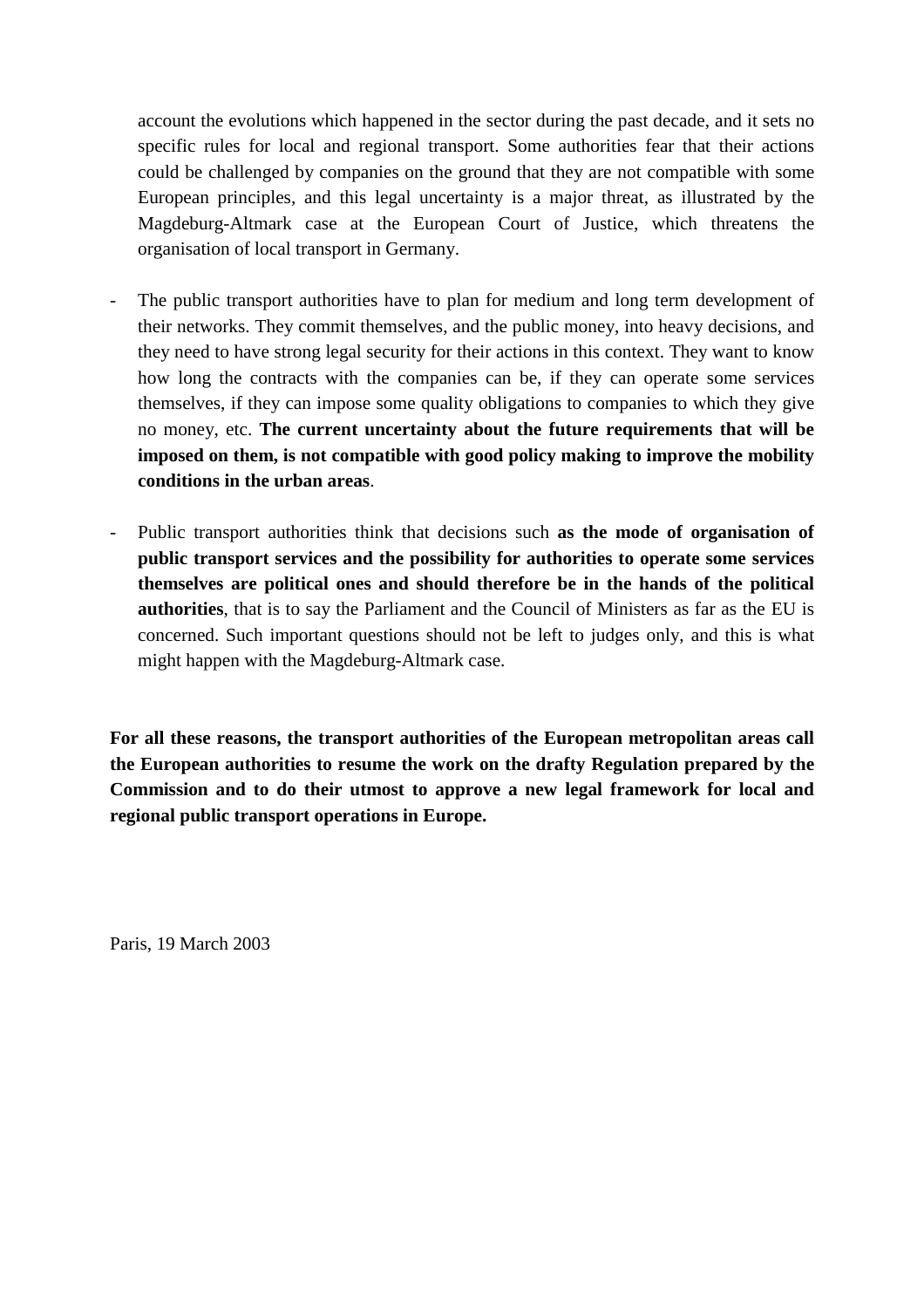**List of public transport authorities belonging to the association of European Metropolitan Transport Authorities (EMTA)**

AMSTERDAM (ROA)

ATHENS (OASA)

BARCELONA (ATM)

BIRMINGHAM-WEST MIDLANDS (Centro)

BILBAO (CTB)

BRUSSELS (Ministère de la Région de Bruxelles)

DUBLIN (DTO)

FRANKFURT (RMV)

GENEVA (Office des Transports et de la Circulation)

HELSINKI (YTV)

LISBON (Camara Municipal)

LONDON (GLA)

MADRID (CTM)

MANCHESTER (GMPTE)

MILAN (Comune di Milano)

OSLO (AS Sporveier)

PARIS (STIF)

PRAGUE (ROPID)

ROME (Comune di Roma)

SEVILLA (Consorcio de Transportes de Sevilla)

STOCKHOLM (AB SL)

VALENCIA (ETM)